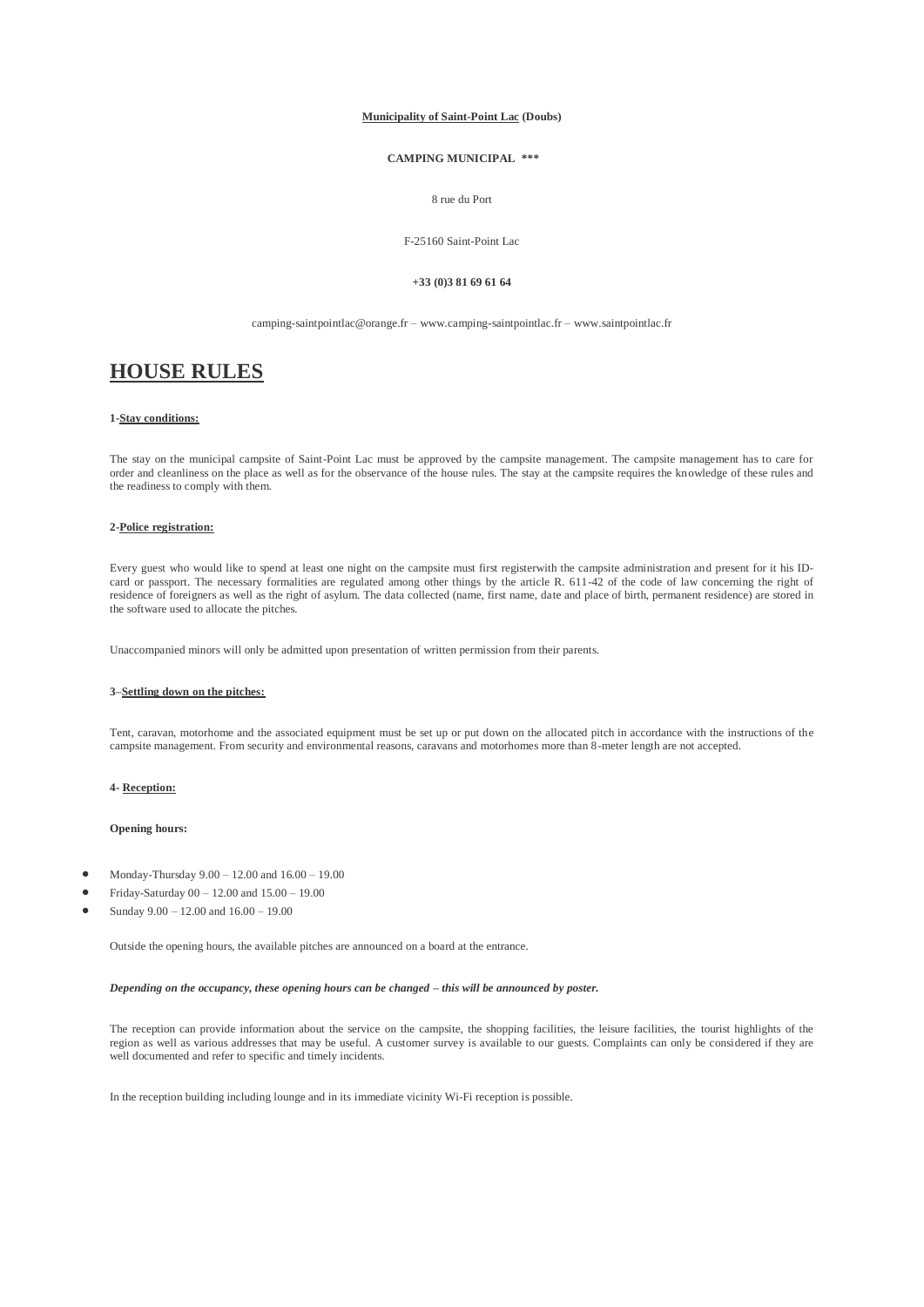## **5 –Notices:**

These house rules are posted at the entrance to the campsite and at the reception. It will be given to any customer who reque sts it. The classification of the campsite and the number of pitches in both official categories (" tourisme " = holiday pitches and " loisirs " = permanent camper pitches) are indicated at the entrance and at the reception. The official classification report can be viewed at the reception.

The price list is also posted at the entrance and at the reception.

#### **6 –Permanent camper pitches categorie ''loisirs'':**

Although the municipal campsite of Saint-Point Lac has a 3-star classification for its holiday pitches, it also has permanent camper pitches that are rented for the whole season.

By municipal council decision, the number of permanent camper pitches is limited to 15 (out of a total of 87). 72 pitches are therefore marked as holiday pitches. Of the 15 permanent camper pitches are 6 in the front row with direct lake view (from 12 such pitches).

**The house rules apply to the permanent camper pitches as well as the holliday pitches, in particular the admission of visitors (see chapter 9), the police registration (see chapter 2) for all guests who spend at least one night on the campsite and parking of vehicles (see chapter 10).**

**The subletting of a permanent camper pitch is strictly prohibited.**

## **7 –Departure formalities:**

The guests of the campsite are requested to pay their bill the day before their departure.

In case of early departure, the deposit paid in connection with a reservation will not be refunded.

## **8 – Noise, sleep and pets:**

Our guests are fundamentaly asked to prevent any noise disturbance (including too loud conversation) that could disturb their neighbors. Sound storage mediums are to be used accordingly. Car doors and boots should be closed as quietly as possible.

Owners of pets must submit with their registration a rabies vaccination proof which dates back less than one year as well as the microchip number or tattoo number of the animal – this information will be entered in a special register.

Dogs and other pets may not be left alone on the campsite – even if they are locked up. Their owners are responsible in every case for their animals. Dogs may not run around on the campsite ground freely, but must be led on a leashand if necessary their excrements may be collected. The access to the sanitary building, to the lounge as well as to the lake is forbidden to them. Infrigements are punishable.

#### **From 23.00 to 7.00 o'clock absolute night rest applies.**

#### **9- Visitors:**

In agreement with the campsite management, visitors can be accepted on the campsite.Their hosts are responsible for these visitors. These visitors can use the facilities of the campsite freely – with the exception of the showers, the use of which must be approved by the campsite management and which are subject to charges.

These visitors are not allowed to park their vehicles on the campsite ground – they must be parked in the car park in front of the campsite.

#### **10–Traffic regulationson the campsite:**

On the campsite ground the maximum speed of 10 km/h applies.

#### All **car traffic** is **prohibited between 23.00 and 7.00**.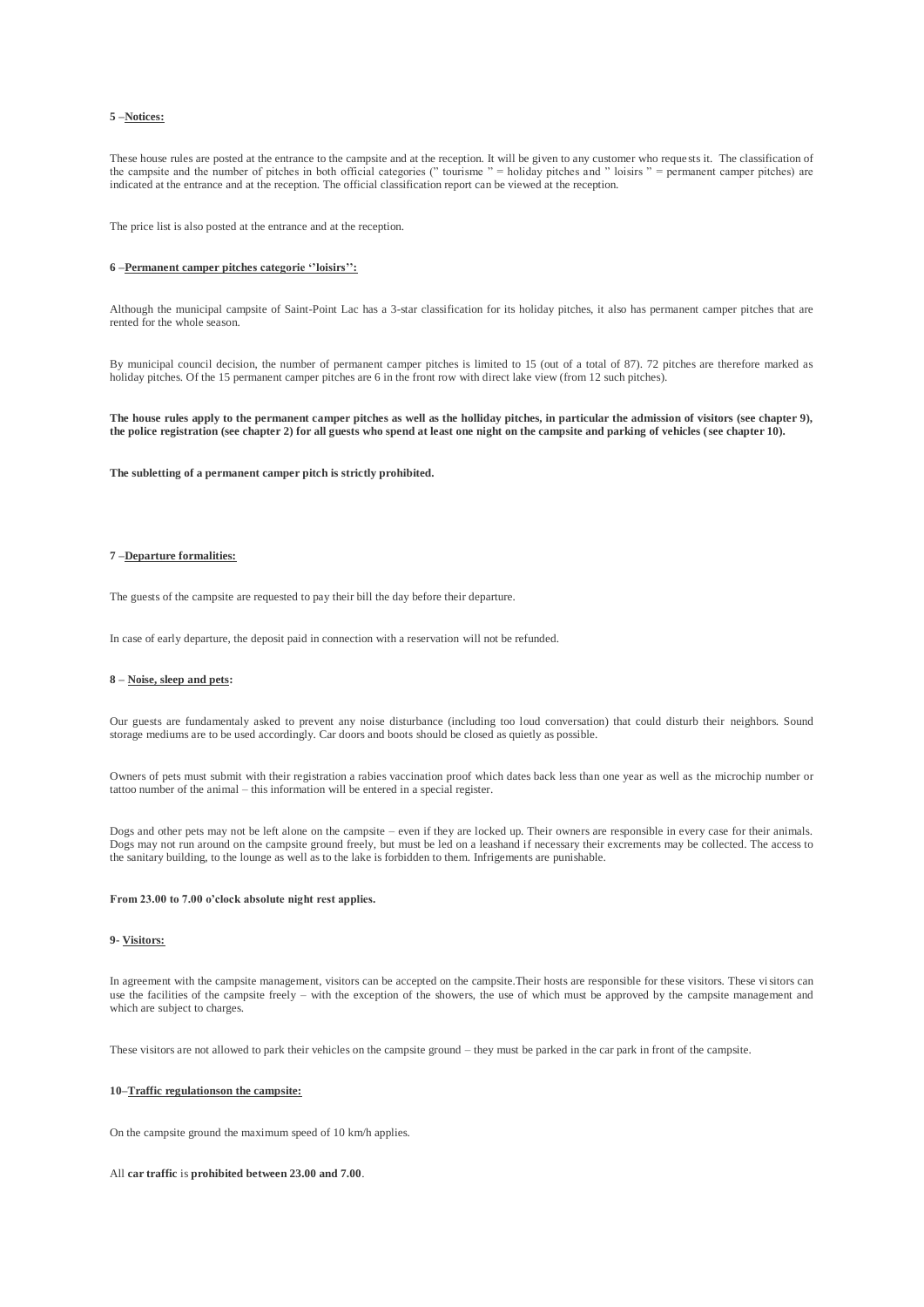On the camping site only the vehicles of the campers are allowed to move. These vehicles should be parked in such a way that they do not affect the traffic and the arrival of new guests. Permanent campers may park a second car on their pitch for a daily fee.

#### **11–Cleanliness and tidiness:**

The guests of the campsite should pay attention to hygiene and cleanliness, especially in the sanitary facilities.Also prohibited is e.g. to wash vehicles or to carry out maintenance work.

Wastewater should not be dumped on the ground or in rainwater gullies and canals.

Chemical toilets of caravans and motorhomes must be emptied into the designated disposal facility.

Various containers are available for waste disposal – packaging made of cardboard and plastic, paper and glass are sorted separately!

Dish washing and clothes washing should take place in the designated sinks.

Clothes drying on a leash is tolerated as long as it does not disturb the pitch neighbor.

Flowers and green areas should be protected: no nails should be beaten into the trees, no branches sawn off and no new plants cultivated!

No new parking space limitations may be made and no gutters dug up (except in emergencies such as flood and then with the permission of the campsite management).

For the removal of damages of all kinds (facilities, fence, plants and trees) the responsible camper is liable.

The pitch should be left in the same condition as it was found.

Any incident or damage should be reported immediately to the campsite management so that they can take appropriate action.

The guests on the campground may not interfere with the staff mowing or repair work.

## **12 – Safety precautions:**

## **a) Fire prevention**

Open fireplaces (for example with wood or charcoal) are strictly prohibited on the pitches. Barbecuing is only allowed on the two designated barbecue areas.

On the pitches, gas or electricity grills are permitted.

In any case, make sure that the grill is in perfect condition and refrain from using it in case of imminent danger (strong wind!).

In case of fire, the campsite management must be notified immediately.

Please only use the fire extinguishers in case of emergency!

A first aid kit is also available at the reception.

## **b) Flood**

In the event of a strong thunderstorm or flood, the lounge can be used by the campers concerned as a retreat area in agreement with the campsite management.